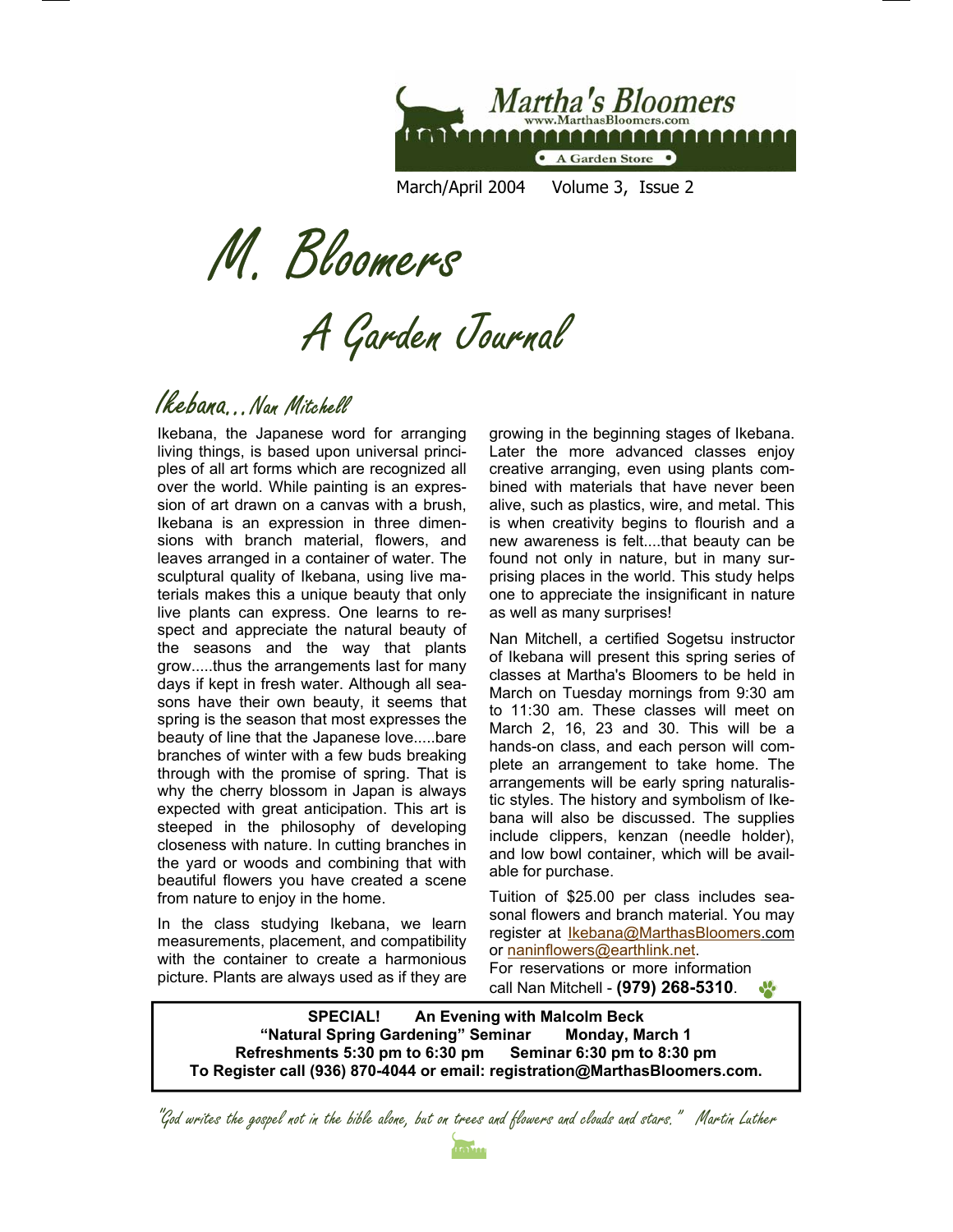# From the Hot House...David Albrecht, Horticulturist

While many of us are thinking about or working on getting our vegetable garden under way for the year, there are several other per-

*Blackberries are one of* that tend to be *the easiest and most forgiving of these crops to grow...…..* 

ennial food crops overlooked.

include fruit and nut trees, berries,

and asparagus, just to name a few. These crops are also very economical from the standpoint of not having to purchase plants on a yearly basis since they remain productive for many years.

Blackberries are one of the easiest and most forgiving of these crops to grow since they are adaptable to a wide range of environments including soil types. Good soil drainage is a must, and they prefer a soil pH around 6.5. However, the following varieties will also adapt to the higher pH (up to pH 7.5) we encounter in this area. They also have very little pest and disease problems,

and therefore, require little, if any, pesticide use.

There are a couple of Arkansas varieties that have shown very good adaptation to Southeast Texas. They are Navaho and Arapaho and were released by the University of Arkansas in 1989 and 1993 respectively. Both are genetically thornless, produce a medium size fruit, and have a very upright growth habit. Therefore, they do not require a trellis. While both have good storage and handling potential, Navaho is better since it produces firmer fruit. Arapaho is the earlier ripening variety and produces fruit for about 4 weeks. Navaho begins ripening almost 2 weeks later, but produces better tasting berries for 5 to 6 weeks making it a higher yielder. One other blackberry that does well in this area is the Brazos Berry. This thorned plant has been a standard in Texas for many years. It is a high yielder with large berries, and is intended for cooking rather than fresh consumption.

There is something remarkably more beautiful about flowers that you yourself have planted, and divided, and cared for, than any other flowers. It reminds one that the creation of beauty is a happy experience. Claudia Lady Bird Johnson

Herb Talk...Gay Houston

We are often asked why rosemary and lavender are so difficult to grow. Since they are favorites of most of us, growing them in

containers may be the answer. If you have poo drainage or poor soil, to much shade, or no beds at all, consider buying a

| ັ |                 |
|---|-----------------|
|   | r Clay pots are |
|   | o best for most |
|   | s herbs         |
|   |                 |

few clay pots, some good, light potting soil, and a few small plants.

Clay pots are best for most herbs because they help solve the problem of poor drainage. Plastic and glazed ceramic pots can hold both water and heat, and if placed in the sun and rain in our summers, the humidity is deadly. Rosemary and lavender need at least six hours of sun a day; if they get some shade it is best in the afternoon. Some of the best lavenders for our area are Goodwin Creek, Provence, and Sweet.

Rosemary may be either upright or prostrate. Most cooks like upright and claim prostrate does not have as much flavor. Both are beautiful, and can be used together, with other herbs, or as a specimen. They may outgrow a container, but can be pruned or transplanted to a raised bed. When selecting varieties look for Arp or Hill Hardy in upright. They are good for Texas. We grow prostrate rosemary from cuttings in our front beds at Martha's. They are very hardy and seem to flower more than others.

There are many other herbs that do well in containers, one being basil. Basil loves warm weather, can take lots of moisture, and is wonderful for cooking. It will grow almost anywhere there is sun.

"Spring has come home with her world-wandering feet. And all the things are made young." Francis Thompson

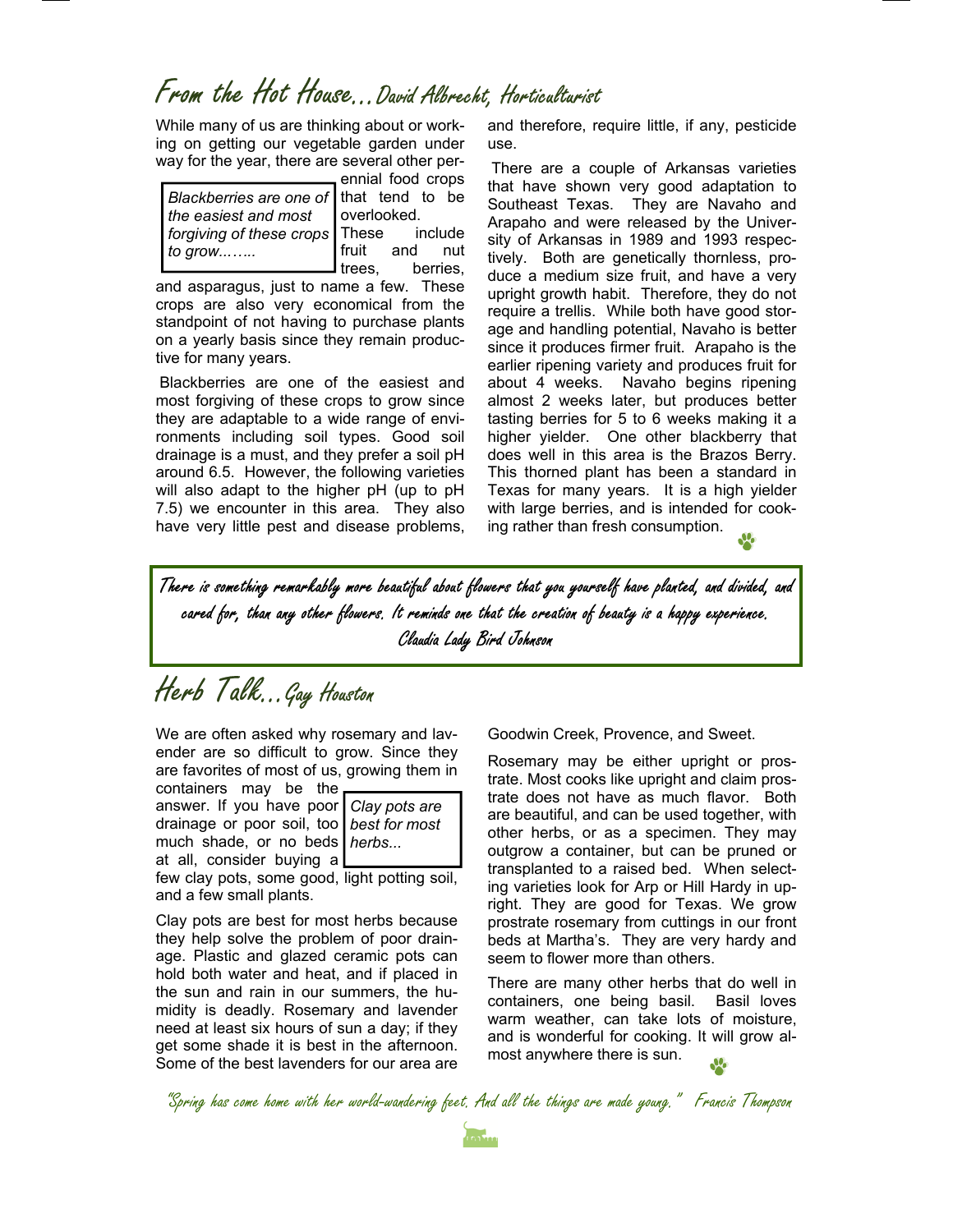# TLC Bulb Floral Designs...Tricia Barksdale, Petals 'n Bloomers

**Tender Loving Care for Bulb Flowers in Floral Designs...**Synonymous with Spring are those traditional harbingers such as tulips, hyacinths, daffodils, and iris. Simple care and handling techniques can extend their vase life. And, their exquisite beauty make them worth the effort.

First, temperature is the one factor that contributes most to the longevity of bloom. Natural conditions outdoors are chilly when bulbs bloom, usually right above freezing temperatures. Therefore, you can easily improve your vase life if you keep them cool. You may even set the arrangement in the cool garage or sheltered porch while you sleep at night. Then bring them back in during the day to enjoy.

Secondly, use your regular fresh flower food with the bulbs. While they do not need the nutrients provided in the mixture, they do benefit from the biocide. This keeps the stems from getting clogged with bacteria. New to the market is a fresh flower food especially formulated for bulb flowers. We will report more on this later as information is released.

Also, a factor in bulb flower vase life is the stage of development when the flowers were harvested. If they are cut too early, the bloom will not open. If they are cut too late, they will not last long. As with any fresh flower, always re-cut the stem if it has been out of water for any length of time.

Finally, and this is true in any type of fresh arrangement, remove any spent blossoms as soon as they pass their prime. This practice will get rid of the ethylene gas given off by the declining flowers. The ethylene gas adversely affects those flowers that would last longer. In addition, this culling procedure keeps the overall appearance looking better. A little TLC for bulb flowers means you can bring Spring indoors earlier and enjoy it longer.

**Now Available:** The Bluebonnet variety Lupinus havardü, native to West Texas, is one of six Lupine species which have the official state flower status. With stem lengths ranging 12-36 inches and a vase-life of 7-10 days, this stately beauty enhances any floral arrangement. Petals 'n Bloomers has fresh shipments available on a weekly basis until May.



# Cooking at the Café...Amy Keilers

**Reviving an Afternoon Tradition**… Tea is a beverage with much history. From its roots in ancient China to the infamous Boston Tea Party, the beverage has been a staple in cultures around the world for centuries. Texas is no exception. Here we like our tea in a tall glass filled with ice and the perfect amount of sweetener, which could be a pinch or a whole packet depending on the size of your sweet tooth.

While we still enjoy tea in its various forms, long gone are the days of tea parties where the well-to-do sipped out of fine china with raised pinkies and feasted on crumpets, clotted cream and cucumber sandwiches. Afternoon tea was once an endeared pastime, but the hectic pace of modern lifestyles has placed it on the endangered leisure activities list. However, starting in March, Café M. Bloomers is providing everyone with the opportunity to experience the

tradition of afternoon tea.

This spring, Café M. Bloomers will host a themed tea party complete with samplings of scones, clotted cream, fruit, teacakes, and hot and cold teas. The first themed tea, "Life is a Bowl of Cherries", will be held on March 7 from 2 pm to 4 pm. Future themed teas include an "Easter Bonnet Tea" to be held on March 28 and "A Pocket Full of Posies Tea" to be held on April 18, both from 2 pm to 4 pm. The cost of each tea is \$15.00 and credit card confirmed reservations are required.

Bring your girlfriends, daughters, granddaughters, or husbands (if you dare) and settle in for a Sunday afternoon of steaming herbal tea and fresh blueberry scones. Make afternoon tea a new tradition in your life and join Café M. Bloomers for a tea party with all of the frills…raised pinkies optional.

Call Café M. Bloomers at **(936) 870-3277**.

"If I knew I would die tomorrow, I would plant a tree today"...Stephen Girrd

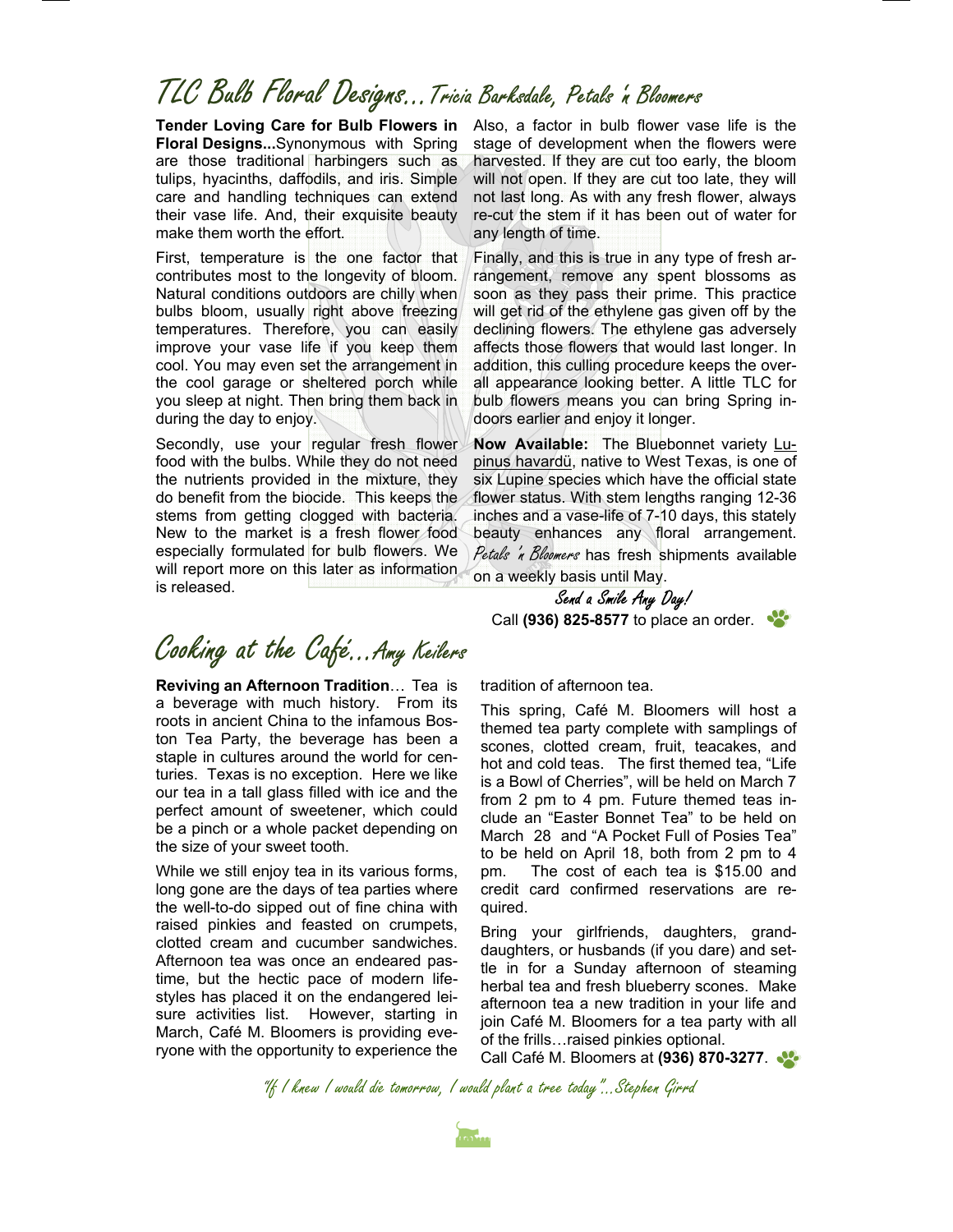#### Landscape Dreams...Wanda Jones

Don't wait any longer….if you want to walk the paths of your landscape, smell the scents of Rosemary or Chocolate flower, see your beds filled with vibrant colors, and have plentiful amounts of birds, butterflies, and hummingbirds for the coming seasons…..now is the time to start planning!

Many of us are very comfortable planning the design and décor of our homes, but our ideas often go awry once we move to the out of doors. This may be because most of us see our house and garden as separate entities, and even treat them as such. The house and garden should be closely related, both visually and physically. Colors and textures can be transitioned to your landscape from interior choices. The garden should be looked upon as a series of rooms, each with a different purpose.

Play spaces for children or animals may be

Natural Gardening…Sharon Murry

You may think of Molasses only when it comes to cooking. Molasses has great value in growing plants and is helpful in insect and weed control. Molasses is a byproduct of sugar processing and is an excellent carbon source for the microbes in your soil. It is food and energy, which feeds the natural bacteria and microbes whose role in the soil is to release the natural nutrients and minerals locked up in the material. Molasses also contains sulfur which acts as a mild natural fungicide. Liquid or dry molasses can be used in many ways in creating and maintaining a healthy soil.

To use as a foliar spray, mix 1 teaspoon liquid molasses per gallon of water and

Seminar Highlights…Stewart Thompson

Diana Wilson, Landscape Architect will present concepts in design of a Prayer Garden on Saturday, April 10 at 11:00 am. Diana designed the Prayer Garden for the First Baptist Church Conroe, which provides an area for private meditation and small group meetings and classes. Diana will discuss the spirituality and symbolism associated with various plants and patterns in the Holy Lands. The Hanging Garden of Babylon and the patterns of the Labyrinth are among the topics that will be discussed.

To register call (936) 870-4044 or email us at: registration@MarthasBloomers.com.

"To Garden is to open your heart to the sky." Michael P. Garafalo"

necessary ingredients. Spaces for meditation and reflection are relaxing after a long, stressful day. Herb gardens and outdoor kitchens are good companion spaces. How we arrange these rooms in the design is determined by our personalities and the needs of our families. My role as the designer is to help you create your garden with these goals in mind and create a design that is perfect for you.

The invitation to step into your garden should be a strong one and the elements such as pathways, water features, lighting, and planting should provide an atmosphere of peace and contentment. Good planning and preparation is as essential for a beautiful functional landscape as it is for that new addition to your home.

For the landscape of your dreams, call **(936) 825-7777 ext. 104.** 

spray the entire leaves of your plants. Apply early in the morning or in the evening. To use as a soil conditioner, mix 2 tablespoons liquid molasses per gallon of water. Water plants or lawn as needed. The molasses added to your fertilizer also seems to "chase" fire ants away. It is a main ingredient in many organic fire ant products. You can make your own fire ant control with 1 part compost tea, 1 part molasses and 1 part orange oil. Use 2 to 4 oz. of this mixture in a gallon of water on the fire ant mounds. You may add a small amount of molasses to your compost pile to "speed up" the decomposition process by providing food for the microorganisms.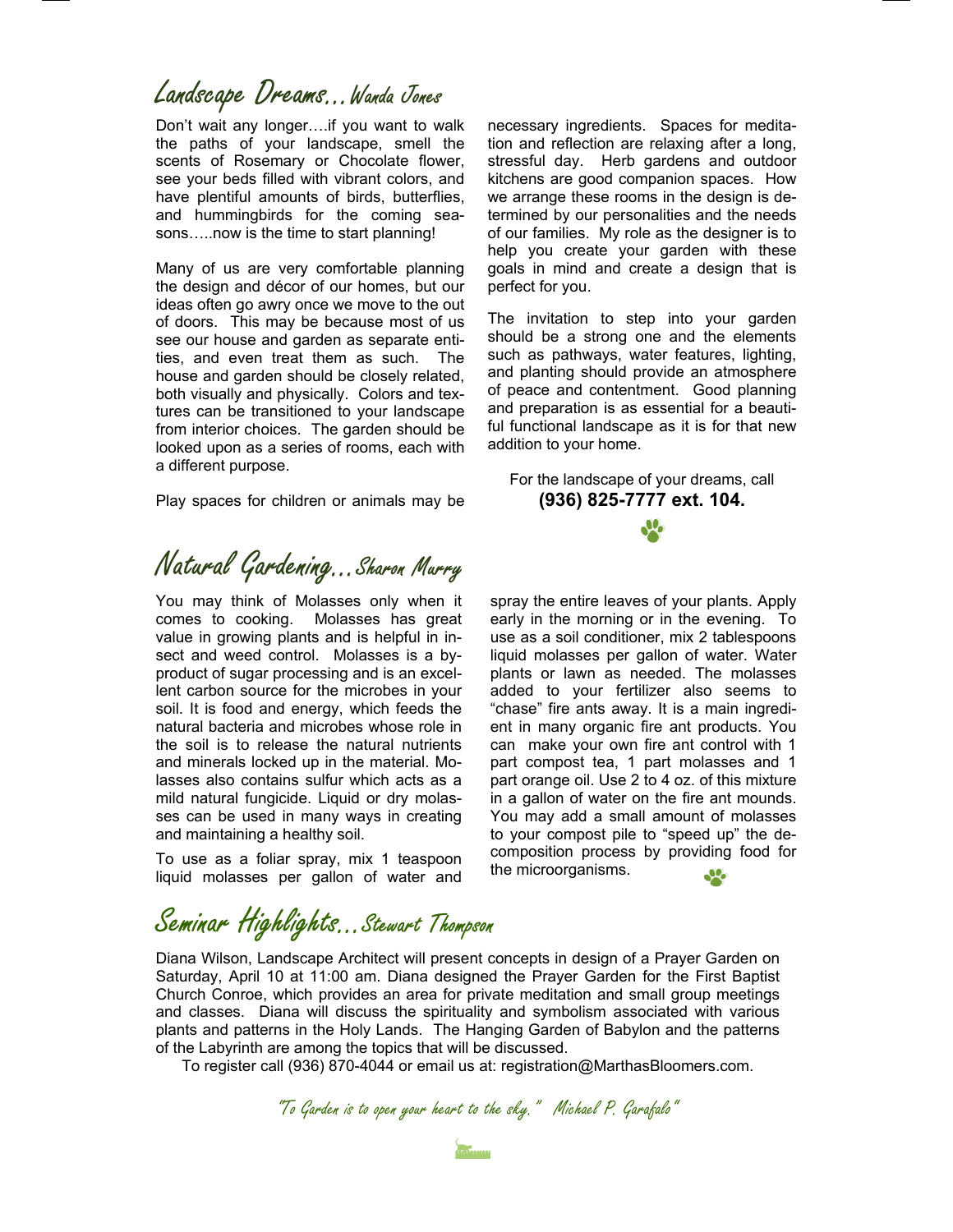## Ask Martha & Bloomer….

**Dear Martha:** Are there any flowering shrubs that need fertilizing this time of year?

**Martha here...**Absolutely! Begin feeding your shrubs after pruning, start a rose feeding schedule and spray and feed your gardenias and camellias, just to name a few.

> **Dear Bloomer:** Are there any diseases or pests that I need to look for on my plants this early in the spring?

**Bloomer here....**Watch for aphids on new growth, spider mites on older leaves and cut worms on young transplants.

Flowers have spoken to me more than I can tell in written words. They are the hieroglyphics of angels, loved by all men for the beauty of their character, though few can decipher even fragments of their meaning...Lydia M. Child

# What's Cooking at Café M. Bloomers?...Amy Keilers

If you love to learn about new ways to spice up your menus at home, Café M. Bloomers has the perfect solution. The

Café is introducing daytime cooking schools designed for those with family, work or other



evening obligations. The daytime schools are one hour long and provide generous samples of the featured menu items, so they are perfect for a lunch break outing.

Erin McFarlane, a graduate of Lenotre Culinary Institute in Paris, will be one of the featured daytime class chefs. McFarlane's cooking schools provide short courses in specific food topics that give attendees new ideas they can incorporate into their repertoire of favorite recipes. McFarlane will lead "Quiche and Tarts" , Friday, March 26 at 10:00 am to 11:00 am, with lunch served with samples of the featured menu items. Her second class will be "Outrageous Cheesecake Toppings" Friday, April 23 at 10:00 am to 11:00 am,

with a salad sampler lunch and featured dessert menu items.

Molly Fowler, the Café's evening cooking school chef, will also hold a daytime cooking school. Fowler will provide attendees with ideas for what she calls "company-worthy" menus that are perfect for entertaining. She also provides tips on cooking techniques and advice on the latest cooking gadgets. Fowler's classes include "Herb Cooking" Tuesday, March 9 and "Salad Sampler Lunches" Friday, April 2 from 10:30 am to 11:30 am, with lunch served with samples of featured menu items.

All daytime cooking classes are \$25 and reservations confirmed with a credit card are required. Call Café M. Bloomers at (**936) 870-3277** to make your reservation.



"Spring makes its own statement, so loud and clear that the gardener seems to be only one of the instruments, not the composer." Geoffrey B. Charlesworth